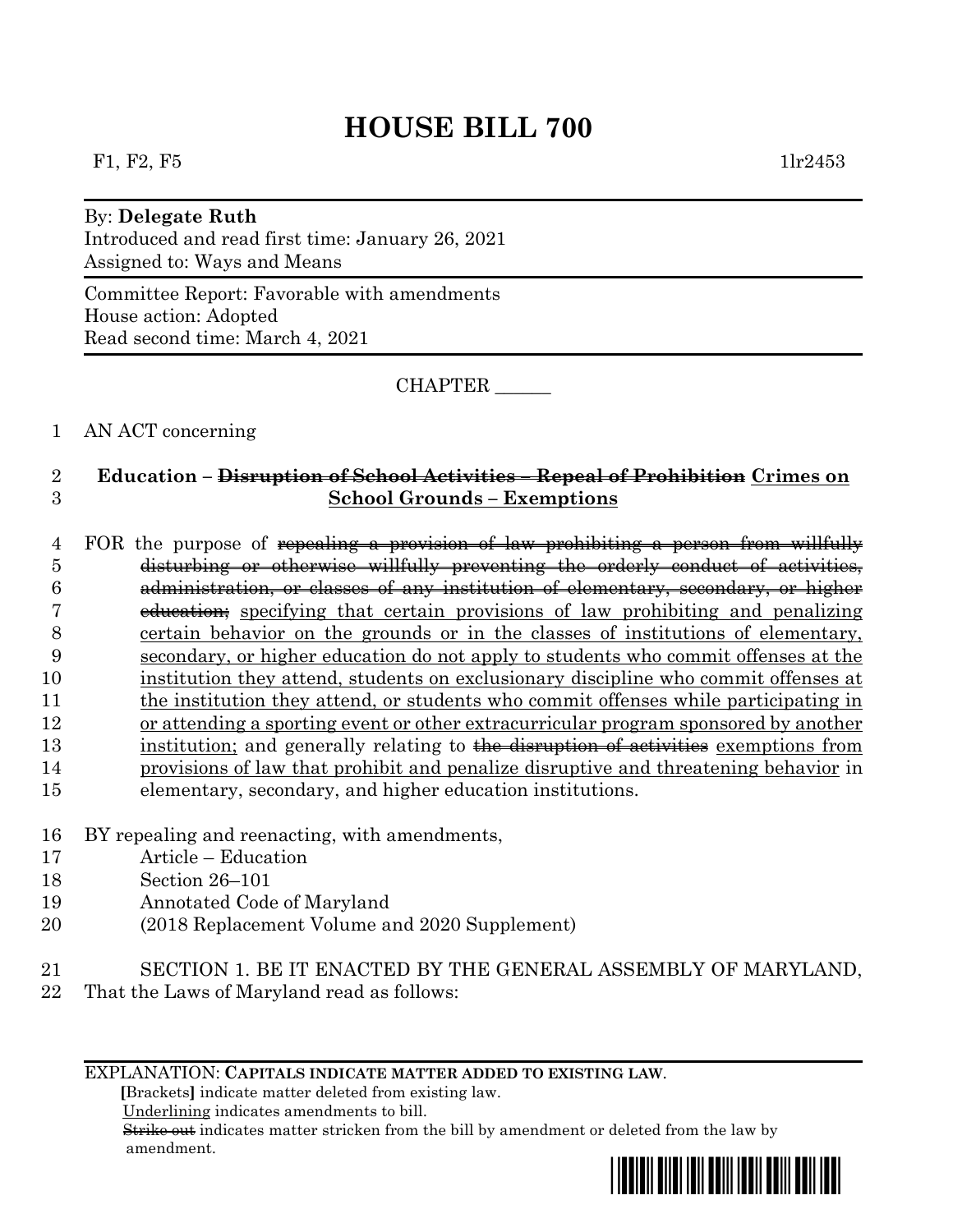|                                 | $\overline{2}$<br><b>HOUSE BILL 700</b>                                                                                                                                                                                                                                                                                                                                                                                                          |
|---------------------------------|--------------------------------------------------------------------------------------------------------------------------------------------------------------------------------------------------------------------------------------------------------------------------------------------------------------------------------------------------------------------------------------------------------------------------------------------------|
| $\mathbf{1}$                    | <b>Article - Education</b>                                                                                                                                                                                                                                                                                                                                                                                                                       |
| $\overline{2}$                  | $26 - 101.$                                                                                                                                                                                                                                                                                                                                                                                                                                      |
| $\boldsymbol{3}$<br>4<br>5      | A SUBJECT TO SUBSECTION (F) OF THIS SECTION, A person may not<br>$\parallel$ (a)<br>willfully disturb or otherwise willfully prevent the orderly conduct of the activities,<br>administration, or classes of any institution of elementary, secondary, or higher education.                                                                                                                                                                      |
| 6<br>7<br>8                     | A SUBJECT TO SUBSECTION (F) OF THIS SECTION, A person may not<br>$\{(b)\}\left(\mathbf{A}\right)$<br>molest or threaten with bodily harm any student, employee, administrator, agent, or any<br>other individual who is lawfully:                                                                                                                                                                                                                |
| 9<br>10                         | On the grounds or in the immediate vicinity of any institution of<br>(1)<br>elementary, secondary, or higher education;                                                                                                                                                                                                                                                                                                                          |
| 11                              | On a school vehicle;<br>(2)                                                                                                                                                                                                                                                                                                                                                                                                                      |
| 12                              | (3)<br>At an activity sponsored by a school that is held off school property; or                                                                                                                                                                                                                                                                                                                                                                 |
| 13<br>14                        | On property that is owned by a county board and is used for<br>(4)<br>administrative or other purposes.                                                                                                                                                                                                                                                                                                                                          |
| 15<br>16<br>17<br>18<br>19      | A SUBJECT TO SUBSECTION (F) OF THIS SECTION, A person may not<br>$\left[ \text{c)} \right] \left( \text{B} \right)$<br>threaten with bodily harm any employee of any institution of elementary, secondary, or<br>higher education at home by any means, including in person, by telephone, or by electronic<br>mail. This prohibition applies only to threats arising out of the scope of the employee's<br>employment.                          |
| 20<br>21<br>22<br>$^{23}$<br>24 | In addition to the penalties provided in this section or in $\S 6-409$ of the<br>$\left\{ \text{(d)} \right\}$ $\left\{ \bigoplus \right\}$<br>Criminal Law Article, on application by the governing board of any institution of<br>elementary, secondary, or higher education, the circuit court of the county in which the<br>institution is located may issue an injunction restraining any specific activities that violate<br>this section. |
| 25<br>$26\,$<br>$27\,$          | Any SUBJECT TO SUBSECTION (F) OF THIS SECTION, A person who<br>$\left\{ (e) \right\} \leftrightarrow$<br>violates any provision of this section is guilty of a misdemeanor and on conviction is subject<br>to a fine not exceeding \$2,500, imprisonment not exceeding 6 months, or both.                                                                                                                                                        |
| 28<br>29                        | (F)<br>THE PROHIBITIONS AND PENALTIES IN THIS SECTION DO NOT APPLY TO<br>A PERSON WHO IS:                                                                                                                                                                                                                                                                                                                                                        |
|                                 |                                                                                                                                                                                                                                                                                                                                                                                                                                                  |

## **(1) A STUDENT CURRENTLY ATTENDING THE INSTITUTION OF ELEMENTARY, SECONDARY, OR HIGHER EDUCATION WHERE THE OFFENSE OCCURS;**